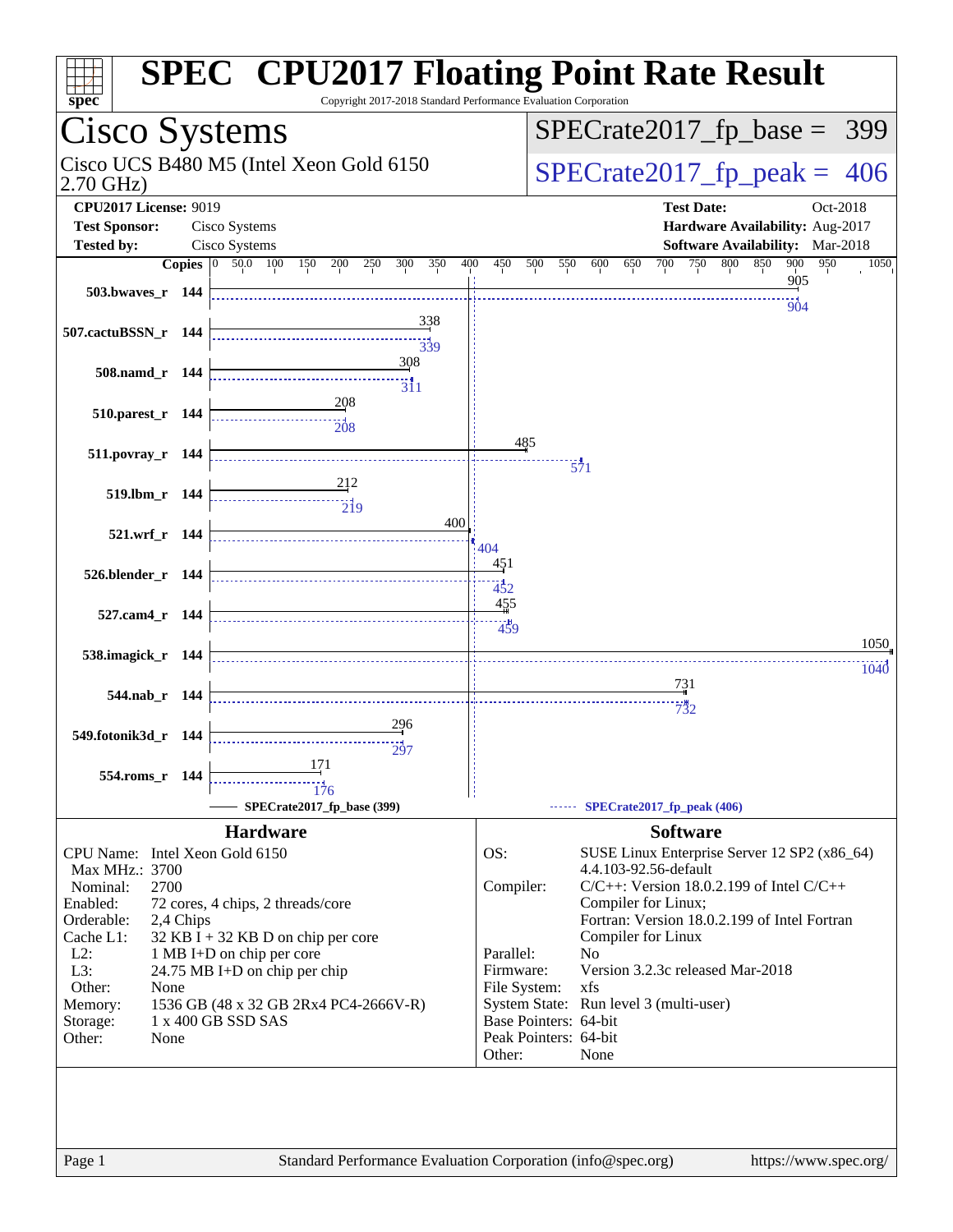

Copyright 2017-2018 Standard Performance Evaluation Corporation

### Cisco Systems

2.70 GHz) Cisco UCS B480 M5 (Intel Xeon Gold 6150  $\vert$  [SPECrate2017\\_fp\\_peak =](http://www.spec.org/auto/cpu2017/Docs/result-fields.html#SPECrate2017fppeak) 406

[SPECrate2017\\_fp\\_base =](http://www.spec.org/auto/cpu2017/Docs/result-fields.html#SPECrate2017fpbase) 399

**[CPU2017 License:](http://www.spec.org/auto/cpu2017/Docs/result-fields.html#CPU2017License)** 9019 **[Test Date:](http://www.spec.org/auto/cpu2017/Docs/result-fields.html#TestDate)** Oct-2018 **[Test Sponsor:](http://www.spec.org/auto/cpu2017/Docs/result-fields.html#TestSponsor)** Cisco Systems **[Hardware Availability:](http://www.spec.org/auto/cpu2017/Docs/result-fields.html#HardwareAvailability)** Aug-2017 **[Tested by:](http://www.spec.org/auto/cpu2017/Docs/result-fields.html#Testedby)** Cisco Systems **[Software Availability:](http://www.spec.org/auto/cpu2017/Docs/result-fields.html#SoftwareAvailability)** Mar-2018

#### **[Results Table](http://www.spec.org/auto/cpu2017/Docs/result-fields.html#ResultsTable)**

|                          | <b>Base</b>   |                |       |                |              |                |       |               | <b>Peak</b>    |              |                |              |                |              |  |
|--------------------------|---------------|----------------|-------|----------------|--------------|----------------|-------|---------------|----------------|--------------|----------------|--------------|----------------|--------------|--|
| <b>Benchmark</b>         | <b>Copies</b> | <b>Seconds</b> | Ratio | <b>Seconds</b> | <b>Ratio</b> | <b>Seconds</b> | Ratio | <b>Copies</b> | <b>Seconds</b> | <b>Ratio</b> | <b>Seconds</b> | <b>Ratio</b> | <b>Seconds</b> | <b>Ratio</b> |  |
| 503.bwaves_r             | 144           | 1596           | 905   | 1596           | 905          | 1597           | 904   | 144           | 1596           | 905          | 1598           | 904          | 1597           | 904          |  |
| 507.cactuBSSN r          | 144           | 539            | 338   | 538            | 339          | 539            | 338   | 144           | 538            | 339          | 538            | 339          | 539            | 338          |  |
| $508$ .namd $r$          | 144           | 446            | 307   | 445            | 308          | 445            | 308   | 144           | 441            | 311          | 442            | 310          | 439            | 312          |  |
| 510.parest_r             | 144           | 1804           | 209   | 1808           | 208          | 1808           | 208   | 144           | 1811           | 208          | 1812           | 208          | 1811           | 208          |  |
| 511.povray_r             | 144           | 693            | 485   | 693            | 485          | 689            | 488   | 144           | 589            | 571          | 590            | 570          | 588            | 572          |  |
| 519.1bm r                | 144           | 717            | 212   | 717            | 212          | 717            | 212   | 144           | 691            | 220          | 692            | 219          | 692            | 219          |  |
| $521$ .wrf r             | 144           | 806            | 400   | 805            | 401          | 807            | 400   | 144           | 797            | 405          | 800            | 403          | 798            | 404          |  |
| 526.blender r            | 144           | 486            | 451   | 486            | 451          | 485            | 452   | 144           | 485            | 452          | 486            | 451          | 486            | 452          |  |
| $527$ .cam $4$ r         | 144           | 553            | 455   | 556            | 453          | 549            | 459   | 144           | 544            | 463          | 548            | 459          | 550            | 458          |  |
| 538.imagick_r            | 144           | 342            | 1050  | 341            | 1050         | 342            | 1050  | 144           | 344            | 1040         | 344            | 1040         | 344            | 1040         |  |
| $544$ .nab r             | 144           | 331            | 733   | 332            | 729          | 332            | 731   | 144           | 331            | 732          | 332            | 730          | 330            | 735          |  |
| 549.fotonik3d r          | 144           | 1894           | 296   | 1898           | 296          | 1895           | 296   | 144           | 1894           | 296          | 1890           | 297          | 1892           | 297          |  |
| 554.roms r               | 144           | 1337           | 171   | 1343           | 170          | 1340           | 171   | 144           | 1302           | 176          | 1304           | 175          | 1303           | <u>176</u>   |  |
| $SPECrate2017$ fp base = |               |                | 399   |                |              |                |       |               |                |              |                |              |                |              |  |

**[SPECrate2017\\_fp\\_peak =](http://www.spec.org/auto/cpu2017/Docs/result-fields.html#SPECrate2017fppeak) 406**

Results appear in the [order in which they were run](http://www.spec.org/auto/cpu2017/Docs/result-fields.html#RunOrder). Bold underlined text [indicates a median measurement](http://www.spec.org/auto/cpu2017/Docs/result-fields.html#Median).

#### **[Submit Notes](http://www.spec.org/auto/cpu2017/Docs/result-fields.html#SubmitNotes)**

 The numactl mechanism was used to bind copies to processors. The config file option 'submit' was used to generate numactl commands to bind each copy to a specific processor. For details, please see the config file.

#### **[Operating System Notes](http://www.spec.org/auto/cpu2017/Docs/result-fields.html#OperatingSystemNotes)**

Stack size set to unlimited using "ulimit -s unlimited"

#### **[General Notes](http://www.spec.org/auto/cpu2017/Docs/result-fields.html#GeneralNotes)**

Environment variables set by runcpu before the start of the run: LD\_LIBRARY\_PATH = "/opt/cpu2017/lib/ia32:/opt/cpu2017/lib/intel64"

 Binaries compiled on a system with 1x Intel Core i7-6700K CPU + 32GB RAM memory using Redhat Enterprise Linux 7.5 Transparent Huge Pages enabled by default Prior to runcpu invocation Filesystem page cache synced and cleared with: sync; echo 3> /proc/sys/vm/drop\_caches runcpu command invoked through numactl i.e.: numactl --interleave=all runcpu <etc> Yes: The test sponsor attests, as of date of publication, that CVE-2017-5754 (Meltdown) is mitigated in the system as tested and documented.

**(Continued on next page)**

| Page 2 | Standard Performance Evaluation Corporation (info@spec.org) | https://www.spec.org/ |
|--------|-------------------------------------------------------------|-----------------------|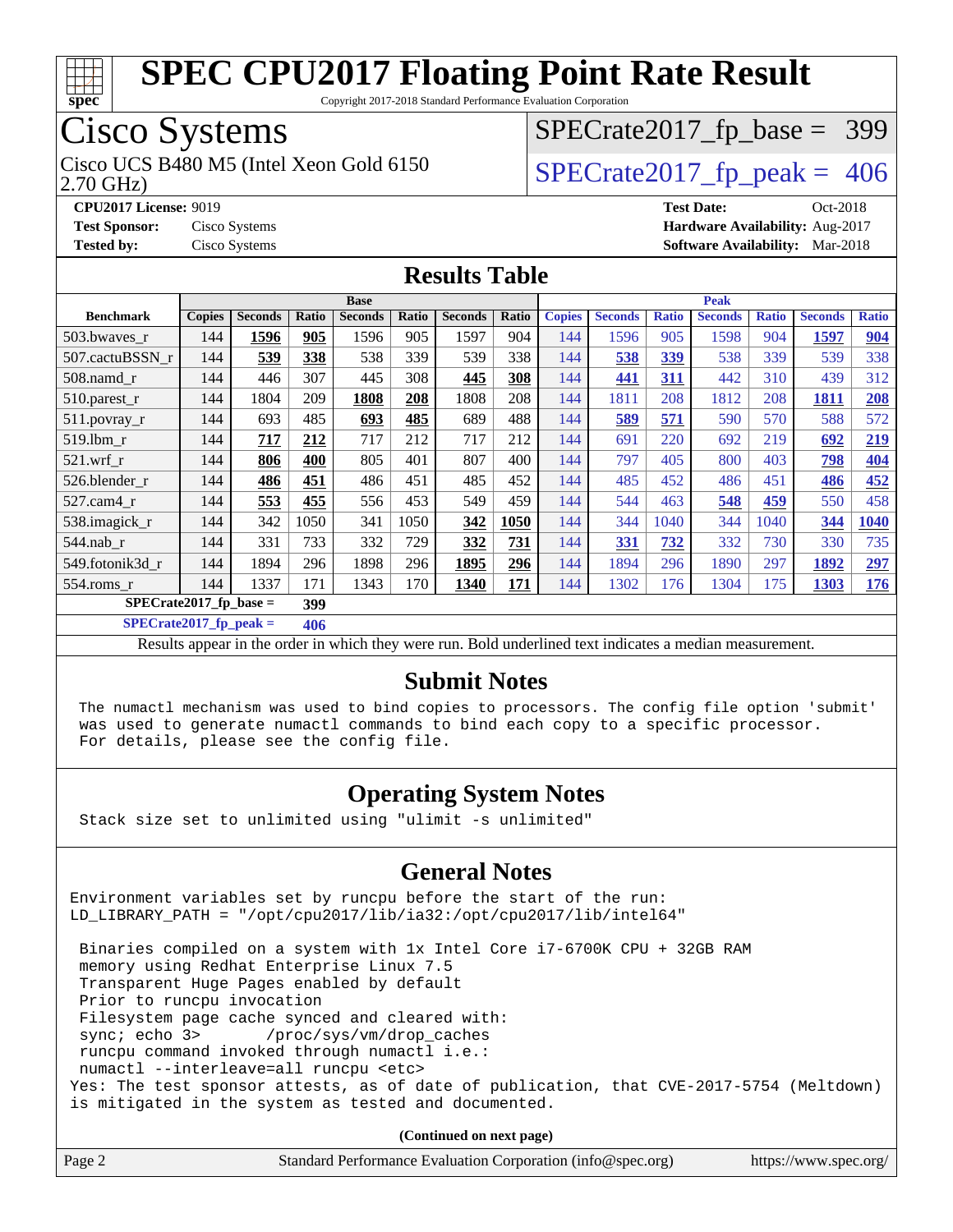

Copyright 2017-2018 Standard Performance Evaluation Corporation

### Cisco Systems

Cisco UCS B480 M5 (Intel Xeon Gold 6150  $\vert$  [SPECrate2017\\_fp\\_peak =](http://www.spec.org/auto/cpu2017/Docs/result-fields.html#SPECrate2017fppeak) 406

[SPECrate2017\\_fp\\_base =](http://www.spec.org/auto/cpu2017/Docs/result-fields.html#SPECrate2017fpbase) 399

2.70 GHz)

**[Tested by:](http://www.spec.org/auto/cpu2017/Docs/result-fields.html#Testedby)** Cisco Systems **[Software Availability:](http://www.spec.org/auto/cpu2017/Docs/result-fields.html#SoftwareAvailability)** Mar-2018

**[CPU2017 License:](http://www.spec.org/auto/cpu2017/Docs/result-fields.html#CPU2017License)** 9019 **[Test Date:](http://www.spec.org/auto/cpu2017/Docs/result-fields.html#TestDate)** Oct-2018 **[Test Sponsor:](http://www.spec.org/auto/cpu2017/Docs/result-fields.html#TestSponsor)** Cisco Systems **[Hardware Availability:](http://www.spec.org/auto/cpu2017/Docs/result-fields.html#HardwareAvailability)** Aug-2017

#### **[General Notes \(Continued\)](http://www.spec.org/auto/cpu2017/Docs/result-fields.html#GeneralNotes)**

Yes: The test sponsor attests, as of date of publication, that CVE-2017-5753 (Spectre variant 1) is mitigated in the system as tested and documented. Yes: The test sponsor attests, as of date of publication, that CVE-2017-5715 (Spectre variant 2) is mitigated in the system as tested and documented.

#### **[Platform Notes](http://www.spec.org/auto/cpu2017/Docs/result-fields.html#PlatformNotes)**

Page 3 Standard Performance Evaluation Corporation [\(info@spec.org\)](mailto:info@spec.org) <https://www.spec.org/> BIOS Settings: Intel HyperThreading Technology set to Enabled CPU performance set to Enterprise Power Performance Tuning set to OS Controls SNC set to Enabled IMC Interleaving set to 1-way Interleave Patrol Scrub set to Disabled Sysinfo program /opt/cpu2017/bin/sysinfo Rev: r5797 of 2017-06-14 96c45e4568ad54c135fd618bcc091c0f running on linux-vb5q Wed Oct 17 20:54:40 2018 SUT (System Under Test) info as seen by some common utilities. For more information on this section, see <https://www.spec.org/cpu2017/Docs/config.html#sysinfo> From /proc/cpuinfo model name : Intel(R) Xeon(R) Gold 6150 CPU @ 2.70GHz 4 "physical id"s (chips) 144 "processors" cores, siblings (Caution: counting these is hw and system dependent. The following excerpts from /proc/cpuinfo might not be reliable. Use with caution.) cpu cores : 18 siblings : 36 physical 0: cores 0 1 2 3 4 8 9 10 11 16 17 18 19 20 24 25 26 27 physical 1: cores 0 1 2 3 4 8 9 10 11 16 17 18 19 20 24 25 26 27 physical 2: cores 0 1 2 3 4 8 9 10 11 16 17 18 19 20 24 25 26 27 physical 3: cores 0 1 2 3 4 8 9 10 11 16 17 18 19 20 24 25 26 27 From lscpu: Architecture: x86\_64 CPU op-mode(s): 32-bit, 64-bit Byte Order: Little Endian CPU(s): 144 On-line CPU(s) list: 0-143 Thread(s) per core: 2 Core(s) per socket: 18 Socket(s): 4 NUMA node(s): 8 Vendor ID: GenuineIntel **(Continued on next page)**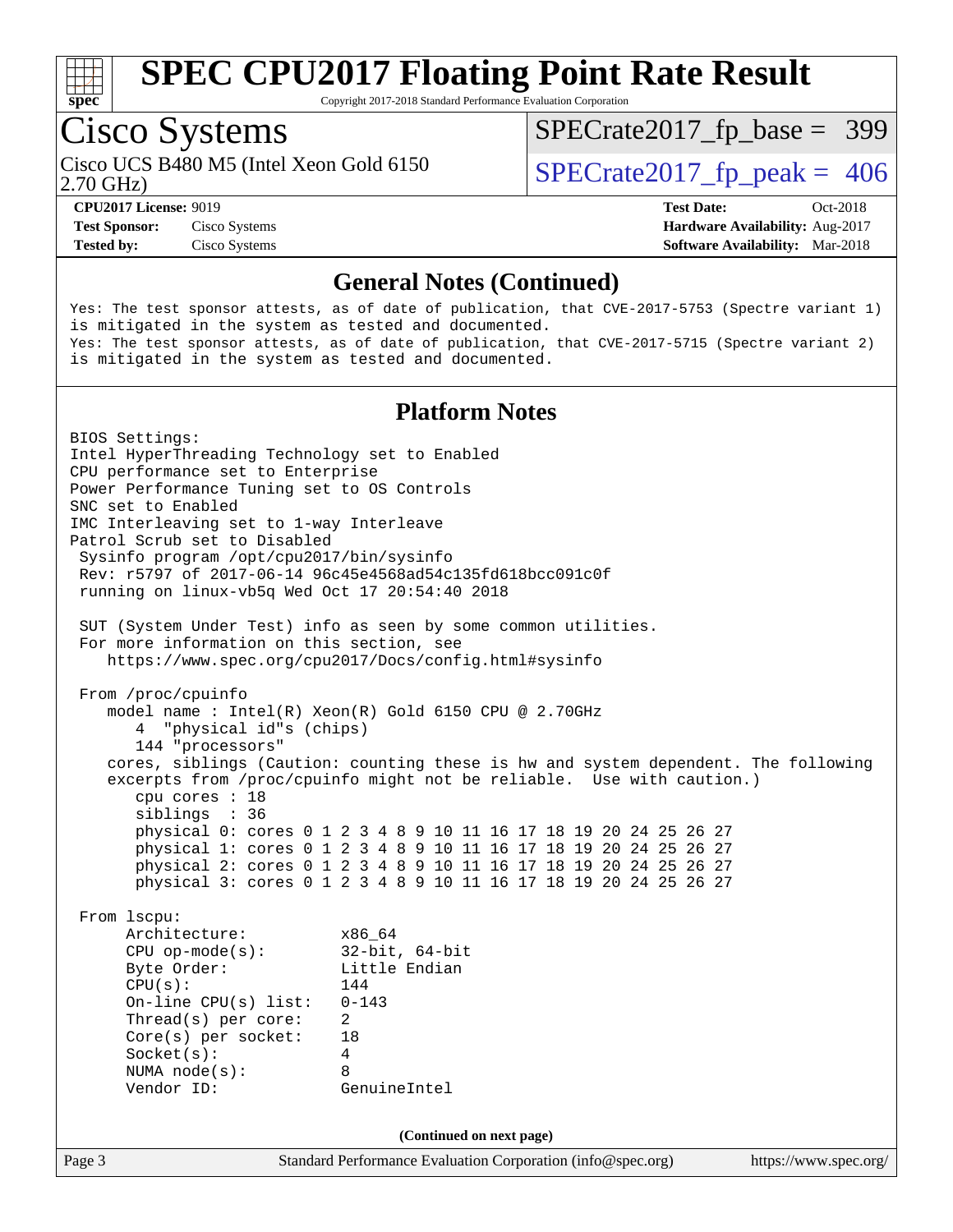

Copyright 2017-2018 Standard Performance Evaluation Corporation

#### Cisco Systems 2.70 GHz) Cisco UCS B480 M5 (Intel Xeon Gold 6150  $\vert$  [SPECrate2017\\_fp\\_peak =](http://www.spec.org/auto/cpu2017/Docs/result-fields.html#SPECrate2017fppeak) 406

[SPECrate2017\\_fp\\_base =](http://www.spec.org/auto/cpu2017/Docs/result-fields.html#SPECrate2017fpbase) 399

**[Tested by:](http://www.spec.org/auto/cpu2017/Docs/result-fields.html#Testedby)** Cisco Systems **[Software Availability:](http://www.spec.org/auto/cpu2017/Docs/result-fields.html#SoftwareAvailability)** Mar-2018

**[CPU2017 License:](http://www.spec.org/auto/cpu2017/Docs/result-fields.html#CPU2017License)** 9019 **[Test Date:](http://www.spec.org/auto/cpu2017/Docs/result-fields.html#TestDate)** Oct-2018 **[Test Sponsor:](http://www.spec.org/auto/cpu2017/Docs/result-fields.html#TestSponsor)** Cisco Systems **[Hardware Availability:](http://www.spec.org/auto/cpu2017/Docs/result-fields.html#HardwareAvailability)** Aug-2017

#### **[Platform Notes \(Continued\)](http://www.spec.org/auto/cpu2017/Docs/result-fields.html#PlatformNotes)**

 CPU family: 6 Model: 85 Model name: Intel(R) Xeon(R) Gold 6150 CPU @ 2.70GHz Stepping: 4 CPU MHz: 1630.488 CPU max MHz: 3700.0000 CPU min MHz: 1200.0000<br>BogoMIPS: 5399.99 BogoMIPS: Virtualization: VT-x L1d cache: 32K L1i cache: 32K L2 cache: 1024K L3 cache: 25344K NUMA node0 CPU(s): 0-2,5,6,9,10,14,15,72-74,77,78,81,82,86,87 NUMA node1 CPU(s): 3,4,7,8,11-13,16,17,75,76,79,80,83-85,88,89 NUMA node2 CPU(s): 18-20,23,24,27,28,32,33,90-92,95,96,99,100,104,105 NUMA node3 CPU(s): 21,22,25,26,29-31,34,35,93,94,97,98,101-103,106,107 NUMA node4 CPU(s): 36-38,41,42,45,46,50,51,108-110,113,114,117,118,122,123 NUMA node5 CPU(s): 39,40,43,44,47-49,52,53,111,112,115,116,119-121,124,125 NUMA node6 CPU(s): 54-56,59,60,63,64,68,69,126-128,131,132,135,136,140,141 NUMA node7 CPU(s): 57,58,61,62,65-67,70,71,129,130,133,134,137-139,142,143 Flags: fpu vme de pse tsc msr pae mce cx8 apic sep mtrr pge mca cmov pat pse36 clflush dts acpi mmx fxsr sse sse2 ss ht tm pbe syscall nx pdpe1gb rdtscp lm constant\_tsc art arch\_perfmon pebs bts rep\_good nopl xtopology nonstop\_tsc aperfmperf eagerfpu pni pclmulqdq dtes64 monitor ds\_cpl vmx smx est tm2 ssse3 sdbg fma cx16 xtpr pdcm pcid dca sse4\_1 sse4\_2 x2apic movbe popcnt tsc\_deadline\_timer aes xsave avx f16c rdrand lahf\_lm abm 3dnowprefetch ida arat epb invpcid\_single pln pts dtherm hwp hwp\_act\_window hwp\_epp hwp\_pkg\_req intel\_pt spec\_ctrl kaiser tpr\_shadow vnmi flexpriority ept vpid fsgsbase tsc\_adjust bmi1 hle avx2 smep bmi2 erms invpcid rtm cqm mpx avx512f avx512dq rdseed adx smap clflushopt clwb avx512cd avx512bw avx512vl xsaveopt xsavec xgetbv1 cqm\_llc cqm\_occup\_llc /proc/cpuinfo cache data cache size : 25344 KB From numactl --hardware WARNING: a numactl 'node' might or might not correspond to a physical chip. available: 8 nodes (0-7) node 0 cpus: 0 1 2 5 6 9 10 14 15 72 73 74 77 78 81 82 86 87 node 0 size: 191934 MB node 0 free: 191709 MB node 1 cpus: 3 4 7 8 11 12 13 16 17 75 76 79 80 83 84 85 88 89 node 1 size: 193528 MB node 1 free: 193344 MB node 2 cpus: 18 19 20 23 24 27 28 32 33 90 91 92 95 96 99 100 104 105 node 2 size: 193528 MB node 2 free: 193364 MB **(Continued on next page)**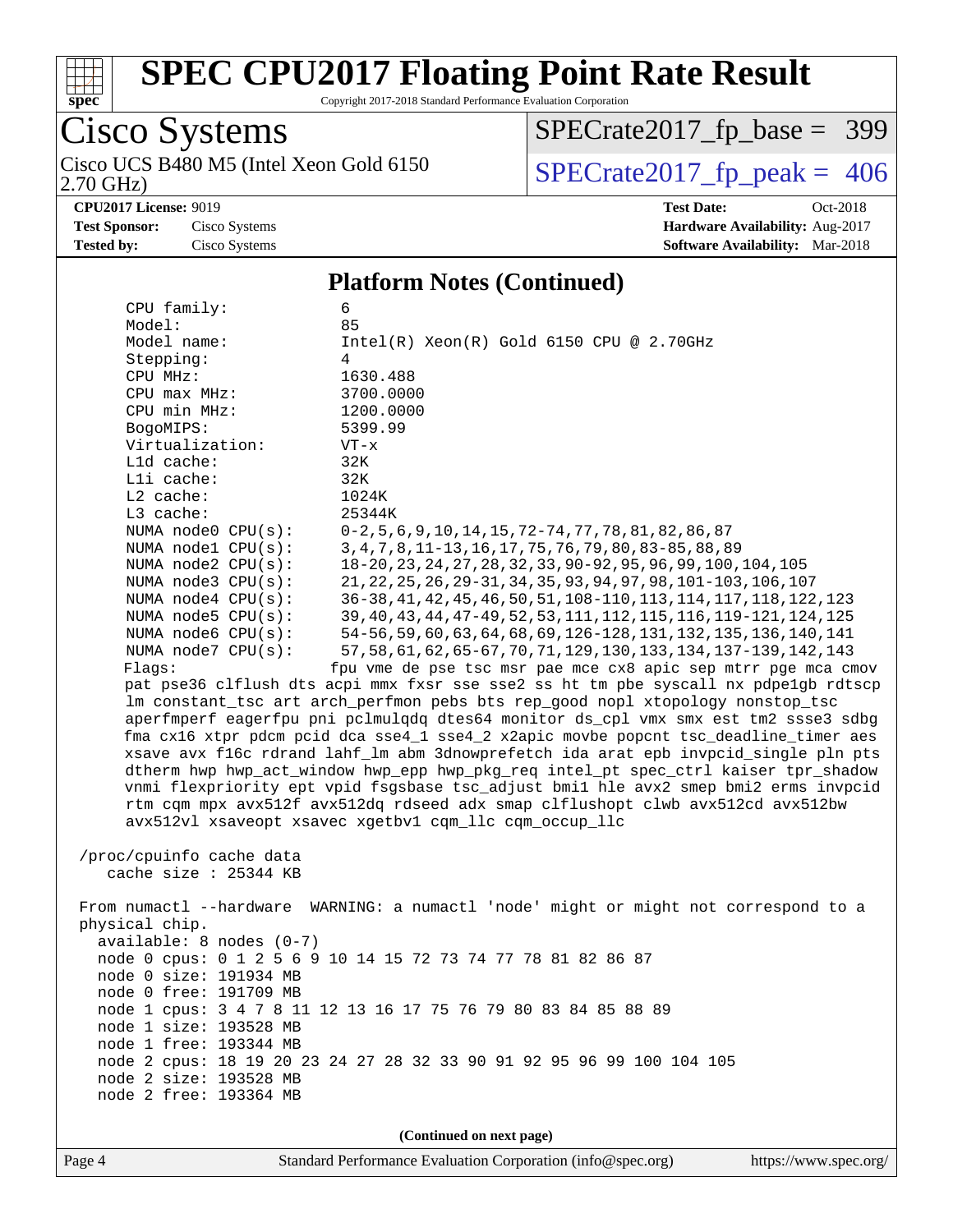

Copyright 2017-2018 Standard Performance Evaluation Corporation

# Cisco Systems<br>Cisco UCS B480 M5 (Intel Xeon Gold 6150)

2.70 GHz)

[SPECrate2017\\_fp\\_base =](http://www.spec.org/auto/cpu2017/Docs/result-fields.html#SPECrate2017fpbase) 399

 $SPECTate 2017_fp\_peak = 406$ 

**[Test Sponsor:](http://www.spec.org/auto/cpu2017/Docs/result-fields.html#TestSponsor)** Cisco Systems **[Hardware Availability:](http://www.spec.org/auto/cpu2017/Docs/result-fields.html#HardwareAvailability)** Aug-2017 **[Tested by:](http://www.spec.org/auto/cpu2017/Docs/result-fields.html#Testedby)** Cisco Systems **[Software Availability:](http://www.spec.org/auto/cpu2017/Docs/result-fields.html#SoftwareAvailability)** Mar-2018

**[CPU2017 License:](http://www.spec.org/auto/cpu2017/Docs/result-fields.html#CPU2017License)** 9019 **[Test Date:](http://www.spec.org/auto/cpu2017/Docs/result-fields.html#TestDate)** Oct-2018

#### **[Platform Notes \(Continued\)](http://www.spec.org/auto/cpu2017/Docs/result-fields.html#PlatformNotes)**

|                                                         | node 3 cpus: 21 22 25 26 29 30 31 34 35 93 94 97 98 101 102 103 106 107<br>node 3 size: 193528 MB |            |        |    |    |  |  |                          |  |  |  |                                                                                    |  |
|---------------------------------------------------------|---------------------------------------------------------------------------------------------------|------------|--------|----|----|--|--|--------------------------|--|--|--|------------------------------------------------------------------------------------|--|
|                                                         | node 3 free: 193346 MB                                                                            |            |        |    |    |  |  |                          |  |  |  |                                                                                    |  |
|                                                         | node 4 cpus: 36 37 38 41 42 45 46 50 51 108 109 110 113 114 117 118 122 123                       |            |        |    |    |  |  |                          |  |  |  |                                                                                    |  |
|                                                         | node 4 size: 193528 MB                                                                            |            |        |    |    |  |  |                          |  |  |  |                                                                                    |  |
|                                                         | node 4 free: 193352 MB                                                                            |            |        |    |    |  |  |                          |  |  |  |                                                                                    |  |
|                                                         | node 5 cpus: 39 40 43 44 47 48 49 52 53 111 112 115 116 119 120 121 124 125                       |            |        |    |    |  |  |                          |  |  |  |                                                                                    |  |
|                                                         | node 5 size: 193528 MB                                                                            |            |        |    |    |  |  |                          |  |  |  |                                                                                    |  |
|                                                         | node 5 free: 193346 MB                                                                            |            |        |    |    |  |  |                          |  |  |  |                                                                                    |  |
|                                                         | node 6 cpus: 54 55 56 59 60 63 64 68 69 126 127 128 131 132 135 136 140 141                       |            |        |    |    |  |  |                          |  |  |  |                                                                                    |  |
|                                                         | node 6 size: 193528 MB                                                                            |            |        |    |    |  |  |                          |  |  |  |                                                                                    |  |
|                                                         | node 6 free: 193341 MB                                                                            |            |        |    |    |  |  |                          |  |  |  |                                                                                    |  |
|                                                         | node 7 cpus: 57 58 61 62 65 66 67 70 71 129 130 133 134 137 138 139 142 143                       |            |        |    |    |  |  |                          |  |  |  |                                                                                    |  |
|                                                         | node 7 size: 193525 MB                                                                            |            |        |    |    |  |  |                          |  |  |  |                                                                                    |  |
|                                                         | node 7 free: 193352 MB                                                                            |            |        |    |    |  |  |                          |  |  |  |                                                                                    |  |
| node distances:                                         |                                                                                                   |            |        |    |    |  |  |                          |  |  |  |                                                                                    |  |
| node<br>$\overline{0}$                                  | 1 2                                                                                               | 3 4 5 6 7  |        |    |    |  |  |                          |  |  |  |                                                                                    |  |
|                                                         | 0: 10 11 21                                                                                       | 21  21  21 |        | 21 | 21 |  |  |                          |  |  |  |                                                                                    |  |
| 1:                                                      | 11 10<br>21                                                                                       | 21<br>21   | 21     | 21 | 21 |  |  |                          |  |  |  |                                                                                    |  |
| 2:                                                      | 21 21<br>10                                                                                       | 11         | 21 21  | 21 | 21 |  |  |                          |  |  |  |                                                                                    |  |
| 3:                                                      | 21 21<br>11                                                                                       | 10         | 21 21  | 21 | 21 |  |  |                          |  |  |  |                                                                                    |  |
| 4:                                                      | 21 21<br>21                                                                                       | 21         | 10 11  | 21 | 21 |  |  |                          |  |  |  |                                                                                    |  |
| 5:                                                      | 21  21  21                                                                                        | 21 11 10   |        | 21 | 21 |  |  |                          |  |  |  |                                                                                    |  |
| 6:                                                      | 21  21  21                                                                                        | 21  21  21 |        | 10 | 11 |  |  |                          |  |  |  |                                                                                    |  |
| 7:                                                      | 21 21 21                                                                                          | 21         | 21  21 | 11 | 10 |  |  |                          |  |  |  |                                                                                    |  |
|                                                         |                                                                                                   |            |        |    |    |  |  |                          |  |  |  |                                                                                    |  |
| From /proc/meminfo                                      |                                                                                                   |            |        |    |    |  |  |                          |  |  |  |                                                                                    |  |
| MemTotal:<br>1583749888 kB<br>HugePages_Total:<br>0     |                                                                                                   |            |        |    |    |  |  |                          |  |  |  |                                                                                    |  |
| Hugepagesize:<br>2048 kB                                |                                                                                                   |            |        |    |    |  |  |                          |  |  |  |                                                                                    |  |
|                                                         |                                                                                                   |            |        |    |    |  |  |                          |  |  |  |                                                                                    |  |
| From /etc/*release* /etc/*version*                      |                                                                                                   |            |        |    |    |  |  |                          |  |  |  |                                                                                    |  |
| SuSE-release:                                           |                                                                                                   |            |        |    |    |  |  |                          |  |  |  |                                                                                    |  |
|                                                         | SUSE Linux Enterprise Server 12 (x86_64)                                                          |            |        |    |    |  |  |                          |  |  |  |                                                                                    |  |
|                                                         | $VERSION = 12$                                                                                    |            |        |    |    |  |  |                          |  |  |  |                                                                                    |  |
|                                                         | PATCHLEVEL = 2                                                                                    |            |        |    |    |  |  |                          |  |  |  |                                                                                    |  |
|                                                         |                                                                                                   |            |        |    |    |  |  |                          |  |  |  | # This file is deprecated and will be removed in a future service pack or release. |  |
|                                                         | # Please check /etc/os-release for details about this release.                                    |            |        |    |    |  |  |                          |  |  |  |                                                                                    |  |
| os-release:                                             |                                                                                                   |            |        |    |    |  |  |                          |  |  |  |                                                                                    |  |
|                                                         | NAME="SLES"                                                                                       |            |        |    |    |  |  |                          |  |  |  |                                                                                    |  |
|                                                         | VERSION="12-SP2"                                                                                  |            |        |    |    |  |  |                          |  |  |  |                                                                                    |  |
| VERSION_ID="12.2"                                       |                                                                                                   |            |        |    |    |  |  |                          |  |  |  |                                                                                    |  |
| PRETTY_NAME="SUSE Linux Enterprise Server 12 SP2"       |                                                                                                   |            |        |    |    |  |  |                          |  |  |  |                                                                                    |  |
|                                                         | ID="sles"                                                                                         |            |        |    |    |  |  |                          |  |  |  |                                                                                    |  |
| ANSI COLOR="0;32"<br>CPE_NAME="cpe:/o:suse:sles:12:sp2" |                                                                                                   |            |        |    |    |  |  |                          |  |  |  |                                                                                    |  |
|                                                         |                                                                                                   |            |        |    |    |  |  |                          |  |  |  |                                                                                    |  |
|                                                         |                                                                                                   |            |        |    |    |  |  |                          |  |  |  |                                                                                    |  |
|                                                         |                                                                                                   |            |        |    |    |  |  |                          |  |  |  |                                                                                    |  |
|                                                         |                                                                                                   |            |        |    |    |  |  | (Continued on next page) |  |  |  |                                                                                    |  |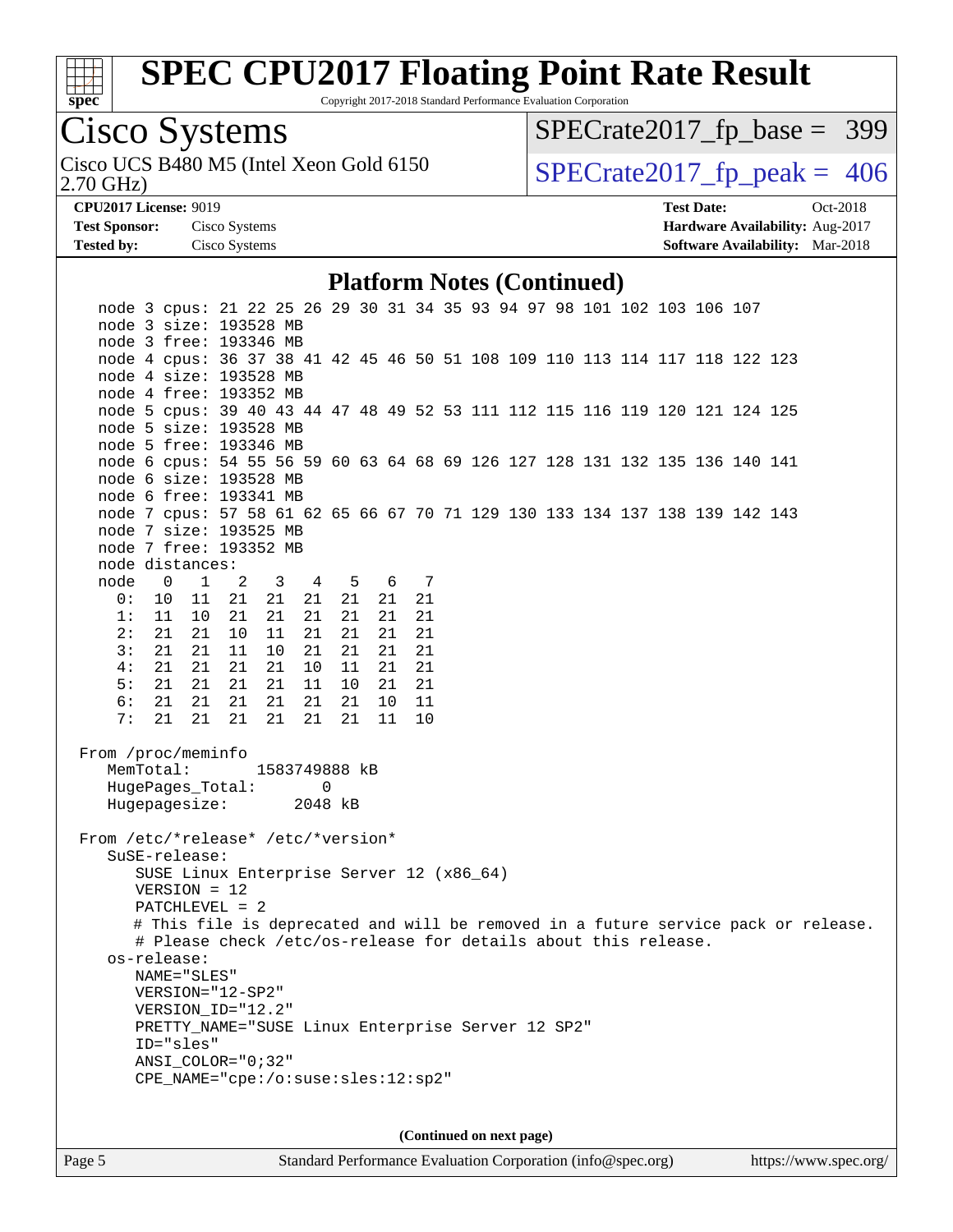

Copyright 2017-2018 Standard Performance Evaluation Corporation

### Cisco Systems

2.70 GHz) Cisco UCS B480 M5 (Intel Xeon Gold 6150  $\vert$  [SPECrate2017\\_fp\\_peak =](http://www.spec.org/auto/cpu2017/Docs/result-fields.html#SPECrate2017fppeak) 406

[SPECrate2017\\_fp\\_base =](http://www.spec.org/auto/cpu2017/Docs/result-fields.html#SPECrate2017fpbase) 399

**[Test Sponsor:](http://www.spec.org/auto/cpu2017/Docs/result-fields.html#TestSponsor)** Cisco Systems **[Hardware Availability:](http://www.spec.org/auto/cpu2017/Docs/result-fields.html#HardwareAvailability)** Aug-2017 **[Tested by:](http://www.spec.org/auto/cpu2017/Docs/result-fields.html#Testedby)** Cisco Systems **[Software Availability:](http://www.spec.org/auto/cpu2017/Docs/result-fields.html#SoftwareAvailability)** Mar-2018

**[CPU2017 License:](http://www.spec.org/auto/cpu2017/Docs/result-fields.html#CPU2017License)** 9019 **[Test Date:](http://www.spec.org/auto/cpu2017/Docs/result-fields.html#TestDate)** Oct-2018

#### **[Platform Notes \(Continued\)](http://www.spec.org/auto/cpu2017/Docs/result-fields.html#PlatformNotes)**

uname -a:

 Linux linux-vb5q 4.4.103-92.56-default #1 SMP Wed Dec 27 16:24:31 UTC 2017 (2fd2155) x86\_64 x86\_64 x86\_64 GNU/Linux

run-level 3 Oct 17 04:02

 SPEC is set to: /opt/cpu2017 Filesystem Type Size Used Avail Use% Mounted on /dev/sda1 xfs 280G 77G 203G 28% /

 Additional information from dmidecode follows. WARNING: Use caution when you interpret this section. The 'dmidecode' program reads system data which is "intended to allow hardware to be accurately determined", but the intent may not be met, as there are frequent changes to hardware, firmware, and the "DMTF SMBIOS" standard. BIOS Cisco Systems, Inc. B480M5.3.2.3c.0.0307181316 03/07/2018 Memory:

48x 0xCE00 M393A4K40BB2-CTD 32 GB 2 rank 2666

(End of data from sysinfo program)

#### **[Compiler Version Notes](http://www.spec.org/auto/cpu2017/Docs/result-fields.html#CompilerVersionNotes)**

| Page 6                      | Standard Performance Evaluation Corporation (info@spec.org)                                   | https://www.spec.org/ |
|-----------------------------|-----------------------------------------------------------------------------------------------|-----------------------|
|                             | (Continued on next page)                                                                      |                       |
| CXXC $508$ .namd $r$ (peak) |                                                                                               |                       |
|                             |                                                                                               |                       |
|                             | icpc (ICC) 18.0.2 20180210<br>Copyright (C) 1985-2018 Intel Corporation. All rights reserved. |                       |
|                             | -------------<br>CXXC 508. namd $r(base)$ 510. parest $r(base, peak)$                         |                       |
|                             |                                                                                               |                       |
|                             | icc (ICC) 18.0.2 20180210<br>Copyright (C) 1985-2018 Intel Corporation. All rights reserved.  |                       |
| $CC = 519.1$ bm $r$ (peak)  |                                                                                               |                       |
|                             | Copyright (C) 1985-2018 Intel Corporation. All rights reserved.                               |                       |
|                             | icc (ICC) 18.0.2 20180210                                                                     |                       |
| <b>CC</b>                   | 519.1bm_r(base) 538.imagick_r(base, peak) 544.nab_r(base, peak)                               |                       |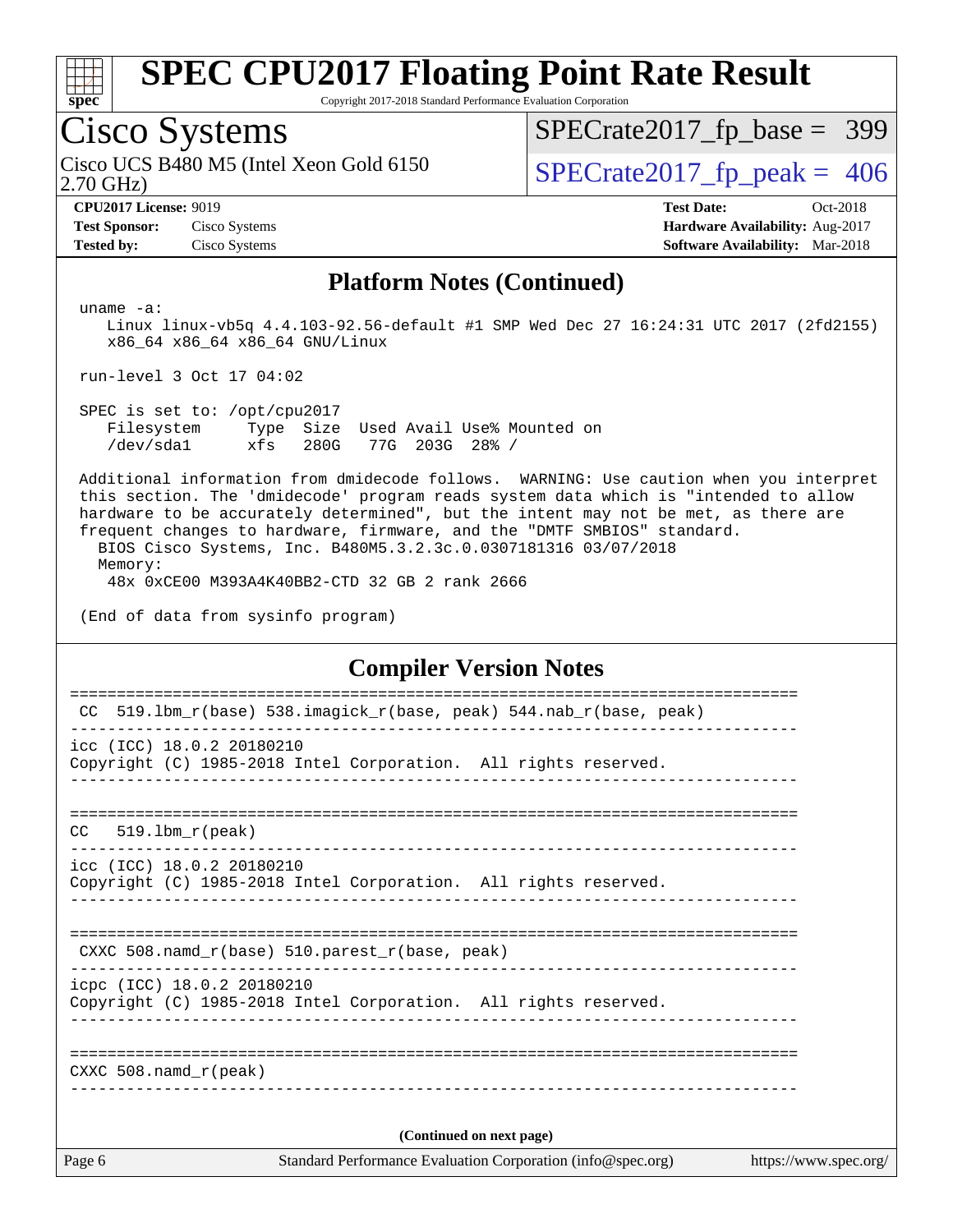

Copyright 2017-2018 Standard Performance Evaluation Corporation

### Cisco Systems

2.70 GHz) Cisco UCS B480 M5 (Intel Xeon Gold 6150  $SPECrate2017_fp\_peak = 406$ 

[SPECrate2017\\_fp\\_base =](http://www.spec.org/auto/cpu2017/Docs/result-fields.html#SPECrate2017fpbase) 399

**[CPU2017 License:](http://www.spec.org/auto/cpu2017/Docs/result-fields.html#CPU2017License)** 9019 **[Test Date:](http://www.spec.org/auto/cpu2017/Docs/result-fields.html#TestDate)** Oct-2018 **[Test Sponsor:](http://www.spec.org/auto/cpu2017/Docs/result-fields.html#TestSponsor)** Cisco Systems **[Hardware Availability:](http://www.spec.org/auto/cpu2017/Docs/result-fields.html#HardwareAvailability)** Aug-2017 **[Tested by:](http://www.spec.org/auto/cpu2017/Docs/result-fields.html#Testedby)** Cisco Systems **[Software Availability:](http://www.spec.org/auto/cpu2017/Docs/result-fields.html#SoftwareAvailability)** Mar-2018

#### **[Compiler Version Notes \(Continued\)](http://www.spec.org/auto/cpu2017/Docs/result-fields.html#CompilerVersionNotes)**

| icpc (ICC) 18.0.2 20180210<br>Copyright (C) 1985-2018 Intel Corporation. All rights reserved.    |                 |                                                                          |  |  |  |
|--------------------------------------------------------------------------------------------------|-----------------|--------------------------------------------------------------------------|--|--|--|
| CC 511.povray_r(base) 526.blender_r(base, peak)                                                  |                 |                                                                          |  |  |  |
| icpc (ICC) 18.0.2 20180210                                                                       |                 |                                                                          |  |  |  |
| Copyright (C) 1985-2018 Intel Corporation. All rights reserved.<br>icc (ICC) 18.0.2 20180210     |                 |                                                                          |  |  |  |
| Copyright (C) 1985-2018 Intel Corporation. All rights reserved.                                  | --------------- |                                                                          |  |  |  |
| $511. povray_r (peak)$<br>CC.                                                                    |                 |                                                                          |  |  |  |
| icpc (ICC) 18.0.2 20180210                                                                       |                 |                                                                          |  |  |  |
| Copyright (C) 1985-2018 Intel Corporation. All rights reserved.                                  |                 |                                                                          |  |  |  |
| icc (ICC) 18.0.2 20180210<br>Copyright (C) 1985-2018 Intel Corporation. All rights reserved.     |                 |                                                                          |  |  |  |
|                                                                                                  |                 |                                                                          |  |  |  |
| FC 507.cactuBSSN_r(base, peak)                                                                   |                 |                                                                          |  |  |  |
| icpc (ICC) 18.0.2 20180210                                                                       |                 |                                                                          |  |  |  |
| Copyright (C) 1985-2018 Intel Corporation. All rights reserved.<br>icc (ICC) 18.0.2 20180210     |                 |                                                                          |  |  |  |
| Copyright (C) 1985-2018 Intel Corporation. All rights reserved.                                  |                 |                                                                          |  |  |  |
| ifort (IFORT) 18.0.2 20180210<br>Copyright (C) 1985-2018 Intel Corporation. All rights reserved. |                 |                                                                          |  |  |  |
|                                                                                                  |                 |                                                                          |  |  |  |
|                                                                                                  |                 | FC 503.bwaves_r(base, peak) 549.fotonik3d_r(base, peak) 554.roms_r(base) |  |  |  |
| ifort (IFORT) 18.0.2 20180210<br>Copyright (C) 1985-2018 Intel Corporation. All rights reserved. |                 |                                                                          |  |  |  |
|                                                                                                  |                 |                                                                          |  |  |  |
| $554.rows_r (peak)$<br>FC.                                                                       |                 |                                                                          |  |  |  |
| ifort (IFORT) 18.0.2 20180210<br>Copyright (C) 1985-2018 Intel Corporation. All rights reserved. |                 |                                                                          |  |  |  |
| (Continued on next page)                                                                         |                 |                                                                          |  |  |  |
|                                                                                                  |                 |                                                                          |  |  |  |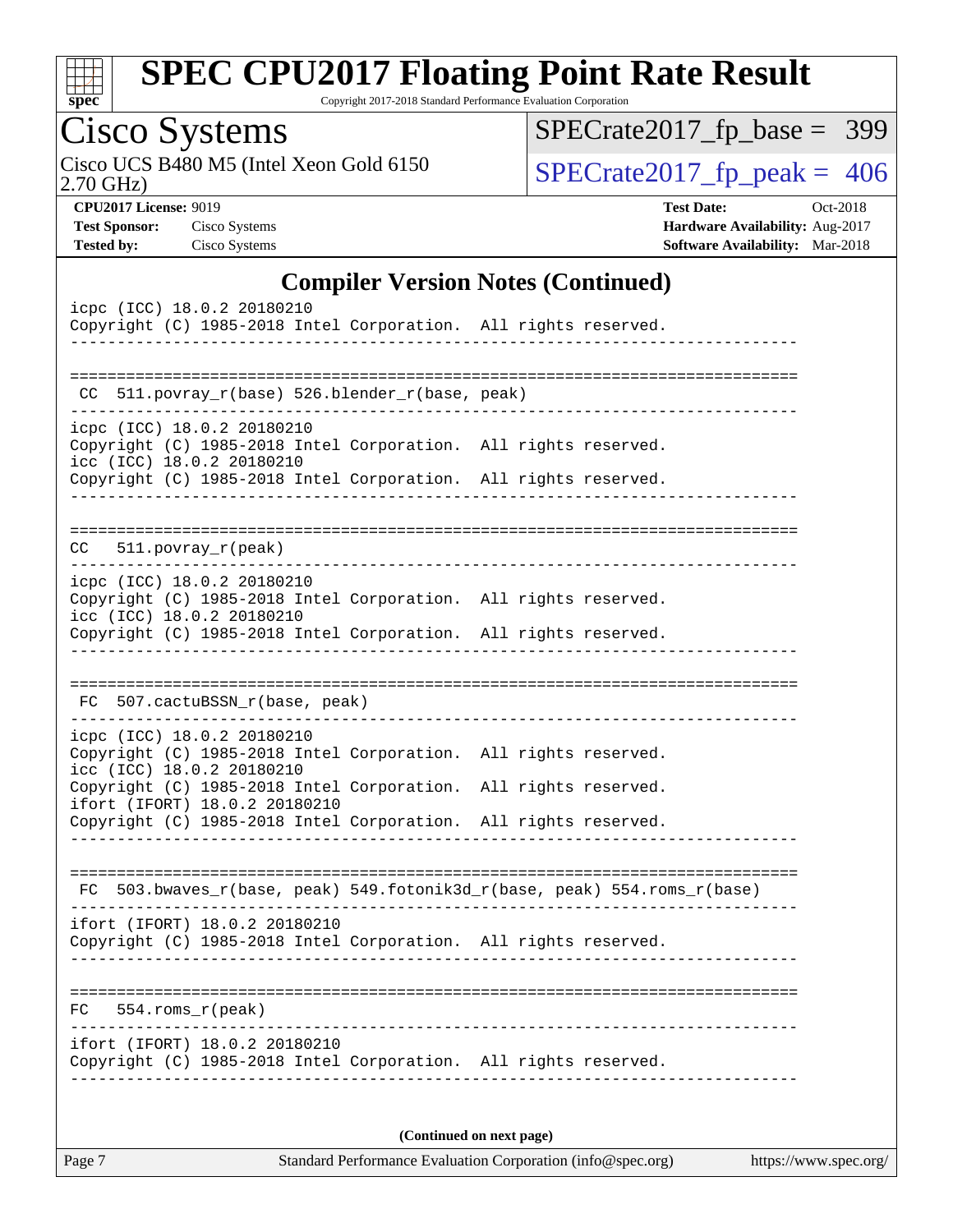

Copyright 2017-2018 Standard Performance Evaluation Corporation

### Cisco Systems

2.70 GHz) Cisco UCS B480 M5 (Intel Xeon Gold 6150  $\vert$  [SPECrate2017\\_fp\\_peak =](http://www.spec.org/auto/cpu2017/Docs/result-fields.html#SPECrate2017fppeak) 406

[SPECrate2017\\_fp\\_base =](http://www.spec.org/auto/cpu2017/Docs/result-fields.html#SPECrate2017fpbase) 399

| <b>Test Sponsor:</b> | Cisco Systems |
|----------------------|---------------|
| <b>Tested by:</b>    | Cisco System  |

**[CPU2017 License:](http://www.spec.org/auto/cpu2017/Docs/result-fields.html#CPU2017License)** 9019 **[Test Date:](http://www.spec.org/auto/cpu2017/Docs/result-fields.html#TestDate)** Oct-2018 **[Test Sponsor:](http://www.spec.org/auto/cpu2017/Docs/result-fields.html#TestSponsor)** Cisco Systems **[Hardware Availability:](http://www.spec.org/auto/cpu2017/Docs/result-fields.html#HardwareAvailability)** Aug-2017 **[Tested by:](http://www.spec.org/auto/cpu2017/Docs/result-fields.html#Testedby)** Cisco Systems **[Software Availability:](http://www.spec.org/auto/cpu2017/Docs/result-fields.html#SoftwareAvailability)** Mar-2018

#### **[Compiler Version Notes \(Continued\)](http://www.spec.org/auto/cpu2017/Docs/result-fields.html#CompilerVersionNotes)**

| CC $521.$ wrf r(base) 527.cam4 r(base)                                                                                        |  |  |
|-------------------------------------------------------------------------------------------------------------------------------|--|--|
| ifort (IFORT) 18.0.2 20180210<br>Copyright (C) 1985-2018 Intel Corporation. All rights reserved.<br>icc (ICC) 18.0.2 20180210 |  |  |
| Copyright (C) 1985-2018 Intel Corporation. All rights reserved.                                                               |  |  |
| 521.wrf $r(\text{peak})$ 527.cam4 $r(\text{peak})$<br>CC                                                                      |  |  |
| ifort (IFORT) 18.0.2 20180210<br>Copyright (C) 1985-2018 Intel Corporation. All rights reserved.<br>icc (ICC) 18.0.2 20180210 |  |  |
| Copyright (C) 1985-2018 Intel Corporation. All rights reserved.                                                               |  |  |

### **[Base Compiler Invocation](http://www.spec.org/auto/cpu2017/Docs/result-fields.html#BaseCompilerInvocation)**

[C benchmarks](http://www.spec.org/auto/cpu2017/Docs/result-fields.html#Cbenchmarks): [icc -m64 -std=c11](http://www.spec.org/cpu2017/results/res2018q4/cpu2017-20181030-09440.flags.html#user_CCbase_intel_icc_64bit_c11_33ee0cdaae7deeeab2a9725423ba97205ce30f63b9926c2519791662299b76a0318f32ddfffdc46587804de3178b4f9328c46fa7c2b0cd779d7a61945c91cd35)

[C++ benchmarks:](http://www.spec.org/auto/cpu2017/Docs/result-fields.html#CXXbenchmarks) [icpc -m64](http://www.spec.org/cpu2017/results/res2018q4/cpu2017-20181030-09440.flags.html#user_CXXbase_intel_icpc_64bit_4ecb2543ae3f1412ef961e0650ca070fec7b7afdcd6ed48761b84423119d1bf6bdf5cad15b44d48e7256388bc77273b966e5eb805aefd121eb22e9299b2ec9d9)

[Fortran benchmarks](http://www.spec.org/auto/cpu2017/Docs/result-fields.html#Fortranbenchmarks): [ifort -m64](http://www.spec.org/cpu2017/results/res2018q4/cpu2017-20181030-09440.flags.html#user_FCbase_intel_ifort_64bit_24f2bb282fbaeffd6157abe4f878425411749daecae9a33200eee2bee2fe76f3b89351d69a8130dd5949958ce389cf37ff59a95e7a40d588e8d3a57e0c3fd751)

[Benchmarks using both Fortran and C](http://www.spec.org/auto/cpu2017/Docs/result-fields.html#BenchmarksusingbothFortranandC): [ifort -m64](http://www.spec.org/cpu2017/results/res2018q4/cpu2017-20181030-09440.flags.html#user_CC_FCbase_intel_ifort_64bit_24f2bb282fbaeffd6157abe4f878425411749daecae9a33200eee2bee2fe76f3b89351d69a8130dd5949958ce389cf37ff59a95e7a40d588e8d3a57e0c3fd751) [icc -m64 -std=c11](http://www.spec.org/cpu2017/results/res2018q4/cpu2017-20181030-09440.flags.html#user_CC_FCbase_intel_icc_64bit_c11_33ee0cdaae7deeeab2a9725423ba97205ce30f63b9926c2519791662299b76a0318f32ddfffdc46587804de3178b4f9328c46fa7c2b0cd779d7a61945c91cd35)

[Benchmarks using both C and C++](http://www.spec.org/auto/cpu2017/Docs/result-fields.html#BenchmarksusingbothCandCXX): [icpc -m64](http://www.spec.org/cpu2017/results/res2018q4/cpu2017-20181030-09440.flags.html#user_CC_CXXbase_intel_icpc_64bit_4ecb2543ae3f1412ef961e0650ca070fec7b7afdcd6ed48761b84423119d1bf6bdf5cad15b44d48e7256388bc77273b966e5eb805aefd121eb22e9299b2ec9d9) [icc -m64 -std=c11](http://www.spec.org/cpu2017/results/res2018q4/cpu2017-20181030-09440.flags.html#user_CC_CXXbase_intel_icc_64bit_c11_33ee0cdaae7deeeab2a9725423ba97205ce30f63b9926c2519791662299b76a0318f32ddfffdc46587804de3178b4f9328c46fa7c2b0cd779d7a61945c91cd35)

[Benchmarks using Fortran, C, and C++:](http://www.spec.org/auto/cpu2017/Docs/result-fields.html#BenchmarksusingFortranCandCXX) [icpc -m64](http://www.spec.org/cpu2017/results/res2018q4/cpu2017-20181030-09440.flags.html#user_CC_CXX_FCbase_intel_icpc_64bit_4ecb2543ae3f1412ef961e0650ca070fec7b7afdcd6ed48761b84423119d1bf6bdf5cad15b44d48e7256388bc77273b966e5eb805aefd121eb22e9299b2ec9d9) [icc -m64 -std=c11](http://www.spec.org/cpu2017/results/res2018q4/cpu2017-20181030-09440.flags.html#user_CC_CXX_FCbase_intel_icc_64bit_c11_33ee0cdaae7deeeab2a9725423ba97205ce30f63b9926c2519791662299b76a0318f32ddfffdc46587804de3178b4f9328c46fa7c2b0cd779d7a61945c91cd35) [ifort -m64](http://www.spec.org/cpu2017/results/res2018q4/cpu2017-20181030-09440.flags.html#user_CC_CXX_FCbase_intel_ifort_64bit_24f2bb282fbaeffd6157abe4f878425411749daecae9a33200eee2bee2fe76f3b89351d69a8130dd5949958ce389cf37ff59a95e7a40d588e8d3a57e0c3fd751)

#### **[Base Portability Flags](http://www.spec.org/auto/cpu2017/Docs/result-fields.html#BasePortabilityFlags)**

 503.bwaves\_r: [-DSPEC\\_LP64](http://www.spec.org/cpu2017/results/res2018q4/cpu2017-20181030-09440.flags.html#suite_basePORTABILITY503_bwaves_r_DSPEC_LP64) 507.cactuBSSN\_r: [-DSPEC\\_LP64](http://www.spec.org/cpu2017/results/res2018q4/cpu2017-20181030-09440.flags.html#suite_basePORTABILITY507_cactuBSSN_r_DSPEC_LP64) 508.namd\_r: [-DSPEC\\_LP64](http://www.spec.org/cpu2017/results/res2018q4/cpu2017-20181030-09440.flags.html#suite_basePORTABILITY508_namd_r_DSPEC_LP64)

**(Continued on next page)**

Page 8 Standard Performance Evaluation Corporation [\(info@spec.org\)](mailto:info@spec.org) <https://www.spec.org/>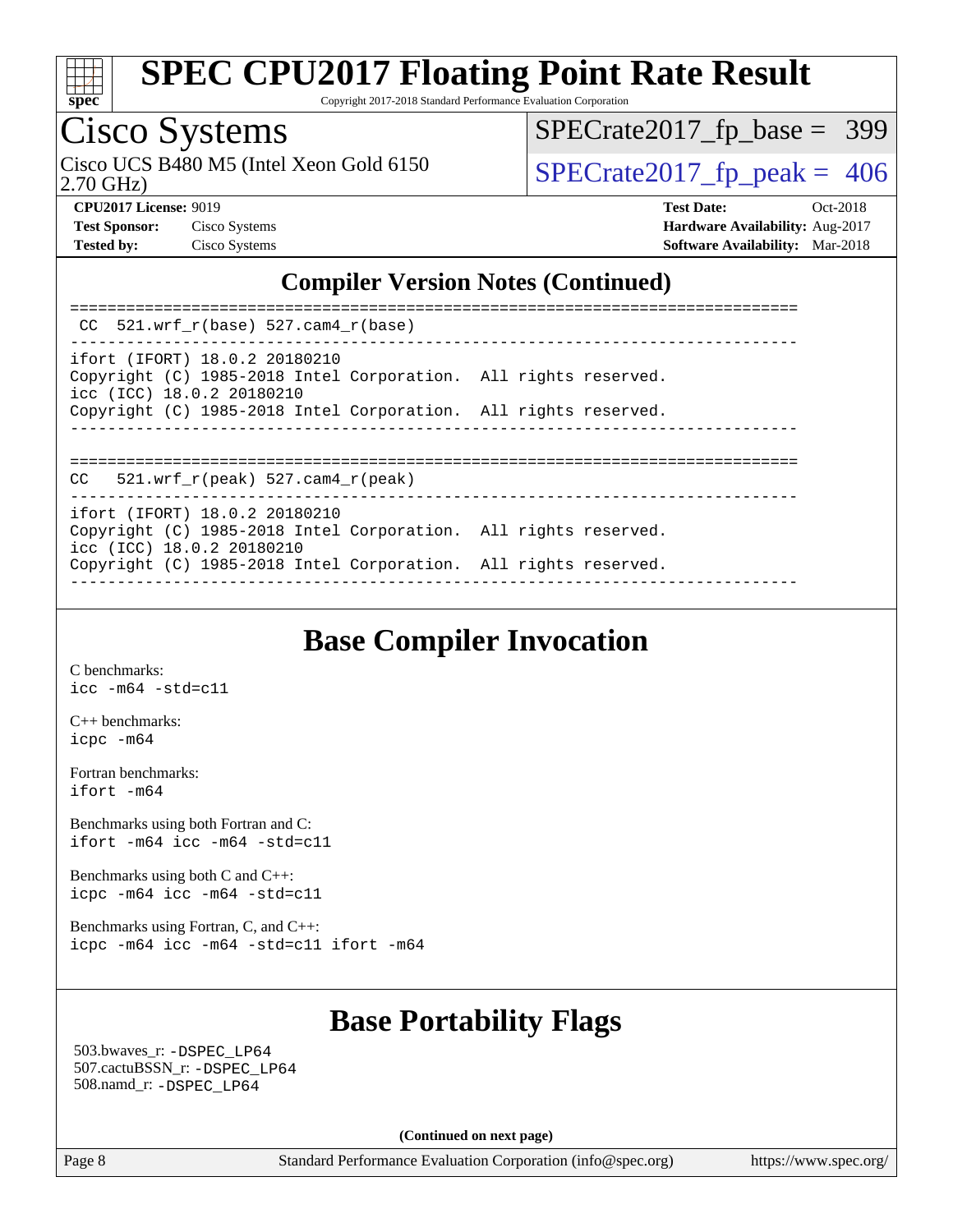

Copyright 2017-2018 Standard Performance Evaluation Corporation

### Cisco Systems

2.70 GHz) Cisco UCS B480 M5 (Intel Xeon Gold 6150  $\vert$  [SPECrate2017\\_fp\\_peak =](http://www.spec.org/auto/cpu2017/Docs/result-fields.html#SPECrate2017fppeak) 406

[SPECrate2017\\_fp\\_base =](http://www.spec.org/auto/cpu2017/Docs/result-fields.html#SPECrate2017fpbase) 399

**[Test Sponsor:](http://www.spec.org/auto/cpu2017/Docs/result-fields.html#TestSponsor)** Cisco Systems **[Hardware Availability:](http://www.spec.org/auto/cpu2017/Docs/result-fields.html#HardwareAvailability)** Aug-2017 **[Tested by:](http://www.spec.org/auto/cpu2017/Docs/result-fields.html#Testedby)** Cisco Systems **[Software Availability:](http://www.spec.org/auto/cpu2017/Docs/result-fields.html#SoftwareAvailability)** Mar-2018

**[CPU2017 License:](http://www.spec.org/auto/cpu2017/Docs/result-fields.html#CPU2017License)** 9019 **[Test Date:](http://www.spec.org/auto/cpu2017/Docs/result-fields.html#TestDate)** Oct-2018

### **[Base Portability Flags \(Continued\)](http://www.spec.org/auto/cpu2017/Docs/result-fields.html#BasePortabilityFlags)**

 510.parest\_r: [-DSPEC\\_LP64](http://www.spec.org/cpu2017/results/res2018q4/cpu2017-20181030-09440.flags.html#suite_basePORTABILITY510_parest_r_DSPEC_LP64) 511.povray\_r: [-DSPEC\\_LP64](http://www.spec.org/cpu2017/results/res2018q4/cpu2017-20181030-09440.flags.html#suite_basePORTABILITY511_povray_r_DSPEC_LP64) 519.lbm\_r: [-DSPEC\\_LP64](http://www.spec.org/cpu2017/results/res2018q4/cpu2017-20181030-09440.flags.html#suite_basePORTABILITY519_lbm_r_DSPEC_LP64) 521.wrf\_r: [-DSPEC\\_LP64](http://www.spec.org/cpu2017/results/res2018q4/cpu2017-20181030-09440.flags.html#suite_basePORTABILITY521_wrf_r_DSPEC_LP64) [-DSPEC\\_CASE\\_FLAG](http://www.spec.org/cpu2017/results/res2018q4/cpu2017-20181030-09440.flags.html#b521.wrf_r_baseCPORTABILITY_DSPEC_CASE_FLAG) [-convert big\\_endian](http://www.spec.org/cpu2017/results/res2018q4/cpu2017-20181030-09440.flags.html#user_baseFPORTABILITY521_wrf_r_convert_big_endian_c3194028bc08c63ac5d04de18c48ce6d347e4e562e8892b8bdbdc0214820426deb8554edfa529a3fb25a586e65a3d812c835984020483e7e73212c4d31a38223) 526.blender\_r: [-DSPEC\\_LP64](http://www.spec.org/cpu2017/results/res2018q4/cpu2017-20181030-09440.flags.html#suite_basePORTABILITY526_blender_r_DSPEC_LP64) [-DSPEC\\_LINUX](http://www.spec.org/cpu2017/results/res2018q4/cpu2017-20181030-09440.flags.html#b526.blender_r_baseCPORTABILITY_DSPEC_LINUX) [-funsigned-char](http://www.spec.org/cpu2017/results/res2018q4/cpu2017-20181030-09440.flags.html#user_baseCPORTABILITY526_blender_r_force_uchar_40c60f00ab013830e2dd6774aeded3ff59883ba5a1fc5fc14077f794d777847726e2a5858cbc7672e36e1b067e7e5c1d9a74f7176df07886a243d7cc18edfe67) 527.cam4\_r: [-DSPEC\\_LP64](http://www.spec.org/cpu2017/results/res2018q4/cpu2017-20181030-09440.flags.html#suite_basePORTABILITY527_cam4_r_DSPEC_LP64) [-DSPEC\\_CASE\\_FLAG](http://www.spec.org/cpu2017/results/res2018q4/cpu2017-20181030-09440.flags.html#b527.cam4_r_baseCPORTABILITY_DSPEC_CASE_FLAG) 538.imagick\_r: [-DSPEC\\_LP64](http://www.spec.org/cpu2017/results/res2018q4/cpu2017-20181030-09440.flags.html#suite_basePORTABILITY538_imagick_r_DSPEC_LP64) 544.nab\_r: [-DSPEC\\_LP64](http://www.spec.org/cpu2017/results/res2018q4/cpu2017-20181030-09440.flags.html#suite_basePORTABILITY544_nab_r_DSPEC_LP64) 549.fotonik3d\_r: [-DSPEC\\_LP64](http://www.spec.org/cpu2017/results/res2018q4/cpu2017-20181030-09440.flags.html#suite_basePORTABILITY549_fotonik3d_r_DSPEC_LP64) 554.roms\_r: [-DSPEC\\_LP64](http://www.spec.org/cpu2017/results/res2018q4/cpu2017-20181030-09440.flags.html#suite_basePORTABILITY554_roms_r_DSPEC_LP64)

#### **[Base Optimization Flags](http://www.spec.org/auto/cpu2017/Docs/result-fields.html#BaseOptimizationFlags)**

[C benchmarks](http://www.spec.org/auto/cpu2017/Docs/result-fields.html#Cbenchmarks):

[-xCORE-AVX2](http://www.spec.org/cpu2017/results/res2018q4/cpu2017-20181030-09440.flags.html#user_CCbase_f-xCORE-AVX2) [-ipo](http://www.spec.org/cpu2017/results/res2018q4/cpu2017-20181030-09440.flags.html#user_CCbase_f-ipo) [-O3](http://www.spec.org/cpu2017/results/res2018q4/cpu2017-20181030-09440.flags.html#user_CCbase_f-O3) [-no-prec-div](http://www.spec.org/cpu2017/results/res2018q4/cpu2017-20181030-09440.flags.html#user_CCbase_f-no-prec-div) [-qopt-prefetch](http://www.spec.org/cpu2017/results/res2018q4/cpu2017-20181030-09440.flags.html#user_CCbase_f-qopt-prefetch) [-ffinite-math-only](http://www.spec.org/cpu2017/results/res2018q4/cpu2017-20181030-09440.flags.html#user_CCbase_f_finite_math_only_cb91587bd2077682c4b38af759c288ed7c732db004271a9512da14a4f8007909a5f1427ecbf1a0fb78ff2a814402c6114ac565ca162485bbcae155b5e4258871) [-qopt-mem-layout-trans=3](http://www.spec.org/cpu2017/results/res2018q4/cpu2017-20181030-09440.flags.html#user_CCbase_f-qopt-mem-layout-trans_de80db37974c74b1f0e20d883f0b675c88c3b01e9d123adea9b28688d64333345fb62bc4a798493513fdb68f60282f9a726aa07f478b2f7113531aecce732043)

[C++ benchmarks:](http://www.spec.org/auto/cpu2017/Docs/result-fields.html#CXXbenchmarks)

[-xCORE-AVX2](http://www.spec.org/cpu2017/results/res2018q4/cpu2017-20181030-09440.flags.html#user_CXXbase_f-xCORE-AVX2) [-ipo](http://www.spec.org/cpu2017/results/res2018q4/cpu2017-20181030-09440.flags.html#user_CXXbase_f-ipo) [-O3](http://www.spec.org/cpu2017/results/res2018q4/cpu2017-20181030-09440.flags.html#user_CXXbase_f-O3) [-no-prec-div](http://www.spec.org/cpu2017/results/res2018q4/cpu2017-20181030-09440.flags.html#user_CXXbase_f-no-prec-div) [-qopt-prefetch](http://www.spec.org/cpu2017/results/res2018q4/cpu2017-20181030-09440.flags.html#user_CXXbase_f-qopt-prefetch) [-ffinite-math-only](http://www.spec.org/cpu2017/results/res2018q4/cpu2017-20181030-09440.flags.html#user_CXXbase_f_finite_math_only_cb91587bd2077682c4b38af759c288ed7c732db004271a9512da14a4f8007909a5f1427ecbf1a0fb78ff2a814402c6114ac565ca162485bbcae155b5e4258871) [-qopt-mem-layout-trans=3](http://www.spec.org/cpu2017/results/res2018q4/cpu2017-20181030-09440.flags.html#user_CXXbase_f-qopt-mem-layout-trans_de80db37974c74b1f0e20d883f0b675c88c3b01e9d123adea9b28688d64333345fb62bc4a798493513fdb68f60282f9a726aa07f478b2f7113531aecce732043)

#### [Fortran benchmarks](http://www.spec.org/auto/cpu2017/Docs/result-fields.html#Fortranbenchmarks):

[-xCORE-AVX2](http://www.spec.org/cpu2017/results/res2018q4/cpu2017-20181030-09440.flags.html#user_FCbase_f-xCORE-AVX2) [-ipo](http://www.spec.org/cpu2017/results/res2018q4/cpu2017-20181030-09440.flags.html#user_FCbase_f-ipo) [-O3](http://www.spec.org/cpu2017/results/res2018q4/cpu2017-20181030-09440.flags.html#user_FCbase_f-O3) [-no-prec-div](http://www.spec.org/cpu2017/results/res2018q4/cpu2017-20181030-09440.flags.html#user_FCbase_f-no-prec-div) [-qopt-prefetch](http://www.spec.org/cpu2017/results/res2018q4/cpu2017-20181030-09440.flags.html#user_FCbase_f-qopt-prefetch) [-ffinite-math-only](http://www.spec.org/cpu2017/results/res2018q4/cpu2017-20181030-09440.flags.html#user_FCbase_f_finite_math_only_cb91587bd2077682c4b38af759c288ed7c732db004271a9512da14a4f8007909a5f1427ecbf1a0fb78ff2a814402c6114ac565ca162485bbcae155b5e4258871) [-qopt-mem-layout-trans=3](http://www.spec.org/cpu2017/results/res2018q4/cpu2017-20181030-09440.flags.html#user_FCbase_f-qopt-mem-layout-trans_de80db37974c74b1f0e20d883f0b675c88c3b01e9d123adea9b28688d64333345fb62bc4a798493513fdb68f60282f9a726aa07f478b2f7113531aecce732043) [-auto](http://www.spec.org/cpu2017/results/res2018q4/cpu2017-20181030-09440.flags.html#user_FCbase_f-auto) [-nostandard-realloc-lhs](http://www.spec.org/cpu2017/results/res2018q4/cpu2017-20181030-09440.flags.html#user_FCbase_f_2003_std_realloc_82b4557e90729c0f113870c07e44d33d6f5a304b4f63d4c15d2d0f1fab99f5daaed73bdb9275d9ae411527f28b936061aa8b9c8f2d63842963b95c9dd6426b8a)

[Benchmarks using both Fortran and C](http://www.spec.org/auto/cpu2017/Docs/result-fields.html#BenchmarksusingbothFortranandC):

[-xCORE-AVX2](http://www.spec.org/cpu2017/results/res2018q4/cpu2017-20181030-09440.flags.html#user_CC_FCbase_f-xCORE-AVX2) [-ipo](http://www.spec.org/cpu2017/results/res2018q4/cpu2017-20181030-09440.flags.html#user_CC_FCbase_f-ipo) [-O3](http://www.spec.org/cpu2017/results/res2018q4/cpu2017-20181030-09440.flags.html#user_CC_FCbase_f-O3) [-no-prec-div](http://www.spec.org/cpu2017/results/res2018q4/cpu2017-20181030-09440.flags.html#user_CC_FCbase_f-no-prec-div) [-qopt-prefetch](http://www.spec.org/cpu2017/results/res2018q4/cpu2017-20181030-09440.flags.html#user_CC_FCbase_f-qopt-prefetch) [-ffinite-math-only](http://www.spec.org/cpu2017/results/res2018q4/cpu2017-20181030-09440.flags.html#user_CC_FCbase_f_finite_math_only_cb91587bd2077682c4b38af759c288ed7c732db004271a9512da14a4f8007909a5f1427ecbf1a0fb78ff2a814402c6114ac565ca162485bbcae155b5e4258871) [-qopt-mem-layout-trans=3](http://www.spec.org/cpu2017/results/res2018q4/cpu2017-20181030-09440.flags.html#user_CC_FCbase_f-qopt-mem-layout-trans_de80db37974c74b1f0e20d883f0b675c88c3b01e9d123adea9b28688d64333345fb62bc4a798493513fdb68f60282f9a726aa07f478b2f7113531aecce732043) [-auto](http://www.spec.org/cpu2017/results/res2018q4/cpu2017-20181030-09440.flags.html#user_CC_FCbase_f-auto) [-nostandard-realloc-lhs](http://www.spec.org/cpu2017/results/res2018q4/cpu2017-20181030-09440.flags.html#user_CC_FCbase_f_2003_std_realloc_82b4557e90729c0f113870c07e44d33d6f5a304b4f63d4c15d2d0f1fab99f5daaed73bdb9275d9ae411527f28b936061aa8b9c8f2d63842963b95c9dd6426b8a)

[Benchmarks using both C and C++](http://www.spec.org/auto/cpu2017/Docs/result-fields.html#BenchmarksusingbothCandCXX): [-xCORE-AVX2](http://www.spec.org/cpu2017/results/res2018q4/cpu2017-20181030-09440.flags.html#user_CC_CXXbase_f-xCORE-AVX2) [-ipo](http://www.spec.org/cpu2017/results/res2018q4/cpu2017-20181030-09440.flags.html#user_CC_CXXbase_f-ipo) [-O3](http://www.spec.org/cpu2017/results/res2018q4/cpu2017-20181030-09440.flags.html#user_CC_CXXbase_f-O3) [-no-prec-div](http://www.spec.org/cpu2017/results/res2018q4/cpu2017-20181030-09440.flags.html#user_CC_CXXbase_f-no-prec-div) [-qopt-prefetch](http://www.spec.org/cpu2017/results/res2018q4/cpu2017-20181030-09440.flags.html#user_CC_CXXbase_f-qopt-prefetch) [-ffinite-math-only](http://www.spec.org/cpu2017/results/res2018q4/cpu2017-20181030-09440.flags.html#user_CC_CXXbase_f_finite_math_only_cb91587bd2077682c4b38af759c288ed7c732db004271a9512da14a4f8007909a5f1427ecbf1a0fb78ff2a814402c6114ac565ca162485bbcae155b5e4258871) [-qopt-mem-layout-trans=3](http://www.spec.org/cpu2017/results/res2018q4/cpu2017-20181030-09440.flags.html#user_CC_CXXbase_f-qopt-mem-layout-trans_de80db37974c74b1f0e20d883f0b675c88c3b01e9d123adea9b28688d64333345fb62bc4a798493513fdb68f60282f9a726aa07f478b2f7113531aecce732043)

[Benchmarks using Fortran, C, and C++:](http://www.spec.org/auto/cpu2017/Docs/result-fields.html#BenchmarksusingFortranCandCXX) [-xCORE-AVX2](http://www.spec.org/cpu2017/results/res2018q4/cpu2017-20181030-09440.flags.html#user_CC_CXX_FCbase_f-xCORE-AVX2) [-ipo](http://www.spec.org/cpu2017/results/res2018q4/cpu2017-20181030-09440.flags.html#user_CC_CXX_FCbase_f-ipo) [-O3](http://www.spec.org/cpu2017/results/res2018q4/cpu2017-20181030-09440.flags.html#user_CC_CXX_FCbase_f-O3) [-no-prec-div](http://www.spec.org/cpu2017/results/res2018q4/cpu2017-20181030-09440.flags.html#user_CC_CXX_FCbase_f-no-prec-div) [-qopt-prefetch](http://www.spec.org/cpu2017/results/res2018q4/cpu2017-20181030-09440.flags.html#user_CC_CXX_FCbase_f-qopt-prefetch) [-ffinite-math-only](http://www.spec.org/cpu2017/results/res2018q4/cpu2017-20181030-09440.flags.html#user_CC_CXX_FCbase_f_finite_math_only_cb91587bd2077682c4b38af759c288ed7c732db004271a9512da14a4f8007909a5f1427ecbf1a0fb78ff2a814402c6114ac565ca162485bbcae155b5e4258871) [-qopt-mem-layout-trans=3](http://www.spec.org/cpu2017/results/res2018q4/cpu2017-20181030-09440.flags.html#user_CC_CXX_FCbase_f-qopt-mem-layout-trans_de80db37974c74b1f0e20d883f0b675c88c3b01e9d123adea9b28688d64333345fb62bc4a798493513fdb68f60282f9a726aa07f478b2f7113531aecce732043) [-auto](http://www.spec.org/cpu2017/results/res2018q4/cpu2017-20181030-09440.flags.html#user_CC_CXX_FCbase_f-auto) [-nostandard-realloc-lhs](http://www.spec.org/cpu2017/results/res2018q4/cpu2017-20181030-09440.flags.html#user_CC_CXX_FCbase_f_2003_std_realloc_82b4557e90729c0f113870c07e44d33d6f5a304b4f63d4c15d2d0f1fab99f5daaed73bdb9275d9ae411527f28b936061aa8b9c8f2d63842963b95c9dd6426b8a)

#### **[Peak Compiler Invocation](http://www.spec.org/auto/cpu2017/Docs/result-fields.html#PeakCompilerInvocation)**

[C benchmarks](http://www.spec.org/auto/cpu2017/Docs/result-fields.html#Cbenchmarks): [icc -m64 -std=c11](http://www.spec.org/cpu2017/results/res2018q4/cpu2017-20181030-09440.flags.html#user_CCpeak_intel_icc_64bit_c11_33ee0cdaae7deeeab2a9725423ba97205ce30f63b9926c2519791662299b76a0318f32ddfffdc46587804de3178b4f9328c46fa7c2b0cd779d7a61945c91cd35)

**(Continued on next page)**

Page 9 Standard Performance Evaluation Corporation [\(info@spec.org\)](mailto:info@spec.org) <https://www.spec.org/>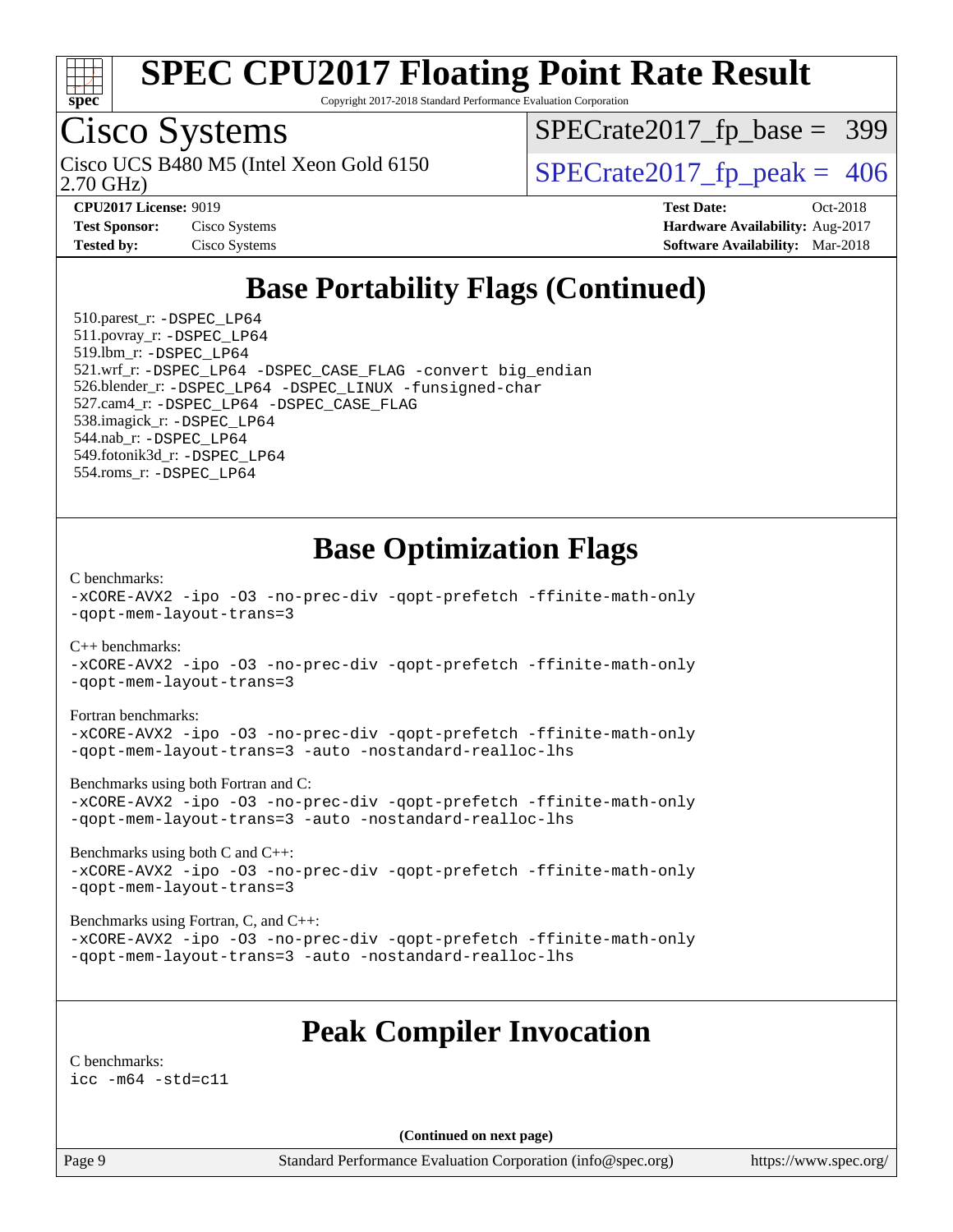

Copyright 2017-2018 Standard Performance Evaluation Corporation

### Cisco Systems

2.70 GHz) Cisco UCS B480 M5 (Intel Xeon Gold 6150  $\vert$  [SPECrate2017\\_fp\\_peak =](http://www.spec.org/auto/cpu2017/Docs/result-fields.html#SPECrate2017fppeak) 406

[SPECrate2017\\_fp\\_base =](http://www.spec.org/auto/cpu2017/Docs/result-fields.html#SPECrate2017fpbase) 399

**[CPU2017 License:](http://www.spec.org/auto/cpu2017/Docs/result-fields.html#CPU2017License)** 9019 **[Test Date:](http://www.spec.org/auto/cpu2017/Docs/result-fields.html#TestDate)** Oct-2018 **[Test Sponsor:](http://www.spec.org/auto/cpu2017/Docs/result-fields.html#TestSponsor)** Cisco Systems **[Hardware Availability:](http://www.spec.org/auto/cpu2017/Docs/result-fields.html#HardwareAvailability)** Aug-2017 **[Tested by:](http://www.spec.org/auto/cpu2017/Docs/result-fields.html#Testedby)** Cisco Systems **[Software Availability:](http://www.spec.org/auto/cpu2017/Docs/result-fields.html#SoftwareAvailability)** Mar-2018

### **[Peak Compiler Invocation \(Continued\)](http://www.spec.org/auto/cpu2017/Docs/result-fields.html#PeakCompilerInvocation)**

[C++ benchmarks:](http://www.spec.org/auto/cpu2017/Docs/result-fields.html#CXXbenchmarks) [icpc -m64](http://www.spec.org/cpu2017/results/res2018q4/cpu2017-20181030-09440.flags.html#user_CXXpeak_intel_icpc_64bit_4ecb2543ae3f1412ef961e0650ca070fec7b7afdcd6ed48761b84423119d1bf6bdf5cad15b44d48e7256388bc77273b966e5eb805aefd121eb22e9299b2ec9d9)

[Fortran benchmarks](http://www.spec.org/auto/cpu2017/Docs/result-fields.html#Fortranbenchmarks): [ifort -m64](http://www.spec.org/cpu2017/results/res2018q4/cpu2017-20181030-09440.flags.html#user_FCpeak_intel_ifort_64bit_24f2bb282fbaeffd6157abe4f878425411749daecae9a33200eee2bee2fe76f3b89351d69a8130dd5949958ce389cf37ff59a95e7a40d588e8d3a57e0c3fd751)

[Benchmarks using both Fortran and C](http://www.spec.org/auto/cpu2017/Docs/result-fields.html#BenchmarksusingbothFortranandC): [ifort -m64](http://www.spec.org/cpu2017/results/res2018q4/cpu2017-20181030-09440.flags.html#user_CC_FCpeak_intel_ifort_64bit_24f2bb282fbaeffd6157abe4f878425411749daecae9a33200eee2bee2fe76f3b89351d69a8130dd5949958ce389cf37ff59a95e7a40d588e8d3a57e0c3fd751) [icc -m64 -std=c11](http://www.spec.org/cpu2017/results/res2018q4/cpu2017-20181030-09440.flags.html#user_CC_FCpeak_intel_icc_64bit_c11_33ee0cdaae7deeeab2a9725423ba97205ce30f63b9926c2519791662299b76a0318f32ddfffdc46587804de3178b4f9328c46fa7c2b0cd779d7a61945c91cd35)

[Benchmarks using both C and C++](http://www.spec.org/auto/cpu2017/Docs/result-fields.html#BenchmarksusingbothCandCXX): [icpc -m64](http://www.spec.org/cpu2017/results/res2018q4/cpu2017-20181030-09440.flags.html#user_CC_CXXpeak_intel_icpc_64bit_4ecb2543ae3f1412ef961e0650ca070fec7b7afdcd6ed48761b84423119d1bf6bdf5cad15b44d48e7256388bc77273b966e5eb805aefd121eb22e9299b2ec9d9) [icc -m64 -std=c11](http://www.spec.org/cpu2017/results/res2018q4/cpu2017-20181030-09440.flags.html#user_CC_CXXpeak_intel_icc_64bit_c11_33ee0cdaae7deeeab2a9725423ba97205ce30f63b9926c2519791662299b76a0318f32ddfffdc46587804de3178b4f9328c46fa7c2b0cd779d7a61945c91cd35)

[Benchmarks using Fortran, C, and C++:](http://www.spec.org/auto/cpu2017/Docs/result-fields.html#BenchmarksusingFortranCandCXX) [icpc -m64](http://www.spec.org/cpu2017/results/res2018q4/cpu2017-20181030-09440.flags.html#user_CC_CXX_FCpeak_intel_icpc_64bit_4ecb2543ae3f1412ef961e0650ca070fec7b7afdcd6ed48761b84423119d1bf6bdf5cad15b44d48e7256388bc77273b966e5eb805aefd121eb22e9299b2ec9d9) [icc -m64 -std=c11](http://www.spec.org/cpu2017/results/res2018q4/cpu2017-20181030-09440.flags.html#user_CC_CXX_FCpeak_intel_icc_64bit_c11_33ee0cdaae7deeeab2a9725423ba97205ce30f63b9926c2519791662299b76a0318f32ddfffdc46587804de3178b4f9328c46fa7c2b0cd779d7a61945c91cd35) [ifort -m64](http://www.spec.org/cpu2017/results/res2018q4/cpu2017-20181030-09440.flags.html#user_CC_CXX_FCpeak_intel_ifort_64bit_24f2bb282fbaeffd6157abe4f878425411749daecae9a33200eee2bee2fe76f3b89351d69a8130dd5949958ce389cf37ff59a95e7a40d588e8d3a57e0c3fd751)

#### **[Peak Portability Flags](http://www.spec.org/auto/cpu2017/Docs/result-fields.html#PeakPortabilityFlags)**

Same as Base Portability Flags

### **[Peak Optimization Flags](http://www.spec.org/auto/cpu2017/Docs/result-fields.html#PeakOptimizationFlags)**

[C benchmarks](http://www.spec.org/auto/cpu2017/Docs/result-fields.html#Cbenchmarks):

519.lbm\_r:  $-\text{prof-qen}(pass 1) -\text{prof-use}(pass 2) -ipo -\text{xCORE-AVX2} -03$  $-\text{prof-qen}(pass 1) -\text{prof-use}(pass 2) -ipo -\text{xCORE-AVX2} -03$  $-\text{prof-qen}(pass 1) -\text{prof-use}(pass 2) -ipo -\text{xCORE-AVX2} -03$ [-no-prec-div](http://www.spec.org/cpu2017/results/res2018q4/cpu2017-20181030-09440.flags.html#user_peakPASS1_COPTIMIZEPASS2_COPTIMIZE519_lbm_r_f-no-prec-div) [-qopt-prefetch](http://www.spec.org/cpu2017/results/res2018q4/cpu2017-20181030-09440.flags.html#user_peakPASS1_COPTIMIZEPASS2_COPTIMIZE519_lbm_r_f-qopt-prefetch) [-ffinite-math-only](http://www.spec.org/cpu2017/results/res2018q4/cpu2017-20181030-09440.flags.html#user_peakPASS1_COPTIMIZEPASS2_COPTIMIZE519_lbm_r_f_finite_math_only_cb91587bd2077682c4b38af759c288ed7c732db004271a9512da14a4f8007909a5f1427ecbf1a0fb78ff2a814402c6114ac565ca162485bbcae155b5e4258871) [-qopt-mem-layout-trans=3](http://www.spec.org/cpu2017/results/res2018q4/cpu2017-20181030-09440.flags.html#user_peakPASS1_COPTIMIZEPASS2_COPTIMIZE519_lbm_r_f-qopt-mem-layout-trans_de80db37974c74b1f0e20d883f0b675c88c3b01e9d123adea9b28688d64333345fb62bc4a798493513fdb68f60282f9a726aa07f478b2f7113531aecce732043) 538.imagick\_r: [-xCORE-AVX2](http://www.spec.org/cpu2017/results/res2018q4/cpu2017-20181030-09440.flags.html#user_peakCOPTIMIZE538_imagick_r_f-xCORE-AVX2) [-ipo](http://www.spec.org/cpu2017/results/res2018q4/cpu2017-20181030-09440.flags.html#user_peakCOPTIMIZE538_imagick_r_f-ipo) [-O3](http://www.spec.org/cpu2017/results/res2018q4/cpu2017-20181030-09440.flags.html#user_peakCOPTIMIZE538_imagick_r_f-O3) [-no-prec-div](http://www.spec.org/cpu2017/results/res2018q4/cpu2017-20181030-09440.flags.html#user_peakCOPTIMIZE538_imagick_r_f-no-prec-div) [-qopt-prefetch](http://www.spec.org/cpu2017/results/res2018q4/cpu2017-20181030-09440.flags.html#user_peakCOPTIMIZE538_imagick_r_f-qopt-prefetch) [-ffinite-math-only](http://www.spec.org/cpu2017/results/res2018q4/cpu2017-20181030-09440.flags.html#user_peakCOPTIMIZE538_imagick_r_f_finite_math_only_cb91587bd2077682c4b38af759c288ed7c732db004271a9512da14a4f8007909a5f1427ecbf1a0fb78ff2a814402c6114ac565ca162485bbcae155b5e4258871) [-qopt-mem-layout-trans=3](http://www.spec.org/cpu2017/results/res2018q4/cpu2017-20181030-09440.flags.html#user_peakCOPTIMIZE538_imagick_r_f-qopt-mem-layout-trans_de80db37974c74b1f0e20d883f0b675c88c3b01e9d123adea9b28688d64333345fb62bc4a798493513fdb68f60282f9a726aa07f478b2f7113531aecce732043) 544.nab\_r: Same as 538.imagick\_r [C++ benchmarks:](http://www.spec.org/auto/cpu2017/Docs/result-fields.html#CXXbenchmarks)

 508.namd\_r: [-prof-gen](http://www.spec.org/cpu2017/results/res2018q4/cpu2017-20181030-09440.flags.html#user_peakPASS1_CXXFLAGSPASS1_LDFLAGS508_namd_r_prof_gen_5aa4926d6013ddb2a31985c654b3eb18169fc0c6952a63635c234f711e6e63dd76e94ad52365559451ec499a2cdb89e4dc58ba4c67ef54ca681ffbe1461d6b36)(pass 1) [-prof-use](http://www.spec.org/cpu2017/results/res2018q4/cpu2017-20181030-09440.flags.html#user_peakPASS2_CXXFLAGSPASS2_LDFLAGS508_namd_r_prof_use_1a21ceae95f36a2b53c25747139a6c16ca95bd9def2a207b4f0849963b97e94f5260e30a0c64f4bb623698870e679ca08317ef8150905d41bd88c6f78df73f19)(pass 2) [-ipo](http://www.spec.org/cpu2017/results/res2018q4/cpu2017-20181030-09440.flags.html#user_peakPASS1_CXXOPTIMIZEPASS2_CXXOPTIMIZE508_namd_r_f-ipo) [-xCORE-AVX2](http://www.spec.org/cpu2017/results/res2018q4/cpu2017-20181030-09440.flags.html#user_peakPASS2_CXXOPTIMIZE508_namd_r_f-xCORE-AVX2) [-O3](http://www.spec.org/cpu2017/results/res2018q4/cpu2017-20181030-09440.flags.html#user_peakPASS1_CXXOPTIMIZEPASS2_CXXOPTIMIZE508_namd_r_f-O3) [-no-prec-div](http://www.spec.org/cpu2017/results/res2018q4/cpu2017-20181030-09440.flags.html#user_peakPASS1_CXXOPTIMIZEPASS2_CXXOPTIMIZE508_namd_r_f-no-prec-div) [-qopt-prefetch](http://www.spec.org/cpu2017/results/res2018q4/cpu2017-20181030-09440.flags.html#user_peakPASS1_CXXOPTIMIZEPASS2_CXXOPTIMIZE508_namd_r_f-qopt-prefetch) [-ffinite-math-only](http://www.spec.org/cpu2017/results/res2018q4/cpu2017-20181030-09440.flags.html#user_peakPASS1_CXXOPTIMIZEPASS2_CXXOPTIMIZE508_namd_r_f_finite_math_only_cb91587bd2077682c4b38af759c288ed7c732db004271a9512da14a4f8007909a5f1427ecbf1a0fb78ff2a814402c6114ac565ca162485bbcae155b5e4258871) [-qopt-mem-layout-trans=3](http://www.spec.org/cpu2017/results/res2018q4/cpu2017-20181030-09440.flags.html#user_peakPASS1_CXXOPTIMIZEPASS2_CXXOPTIMIZE508_namd_r_f-qopt-mem-layout-trans_de80db37974c74b1f0e20d883f0b675c88c3b01e9d123adea9b28688d64333345fb62bc4a798493513fdb68f60282f9a726aa07f478b2f7113531aecce732043)

 510.parest\_r: [-xCORE-AVX2](http://www.spec.org/cpu2017/results/res2018q4/cpu2017-20181030-09440.flags.html#user_peakCXXOPTIMIZE510_parest_r_f-xCORE-AVX2) [-ipo](http://www.spec.org/cpu2017/results/res2018q4/cpu2017-20181030-09440.flags.html#user_peakCXXOPTIMIZE510_parest_r_f-ipo) [-O3](http://www.spec.org/cpu2017/results/res2018q4/cpu2017-20181030-09440.flags.html#user_peakCXXOPTIMIZE510_parest_r_f-O3) [-no-prec-div](http://www.spec.org/cpu2017/results/res2018q4/cpu2017-20181030-09440.flags.html#user_peakCXXOPTIMIZE510_parest_r_f-no-prec-div) [-qopt-prefetch](http://www.spec.org/cpu2017/results/res2018q4/cpu2017-20181030-09440.flags.html#user_peakCXXOPTIMIZE510_parest_r_f-qopt-prefetch) [-ffinite-math-only](http://www.spec.org/cpu2017/results/res2018q4/cpu2017-20181030-09440.flags.html#user_peakCXXOPTIMIZE510_parest_r_f_finite_math_only_cb91587bd2077682c4b38af759c288ed7c732db004271a9512da14a4f8007909a5f1427ecbf1a0fb78ff2a814402c6114ac565ca162485bbcae155b5e4258871) [-qopt-mem-layout-trans=3](http://www.spec.org/cpu2017/results/res2018q4/cpu2017-20181030-09440.flags.html#user_peakCXXOPTIMIZE510_parest_r_f-qopt-mem-layout-trans_de80db37974c74b1f0e20d883f0b675c88c3b01e9d123adea9b28688d64333345fb62bc4a798493513fdb68f60282f9a726aa07f478b2f7113531aecce732043)

**(Continued on next page)**